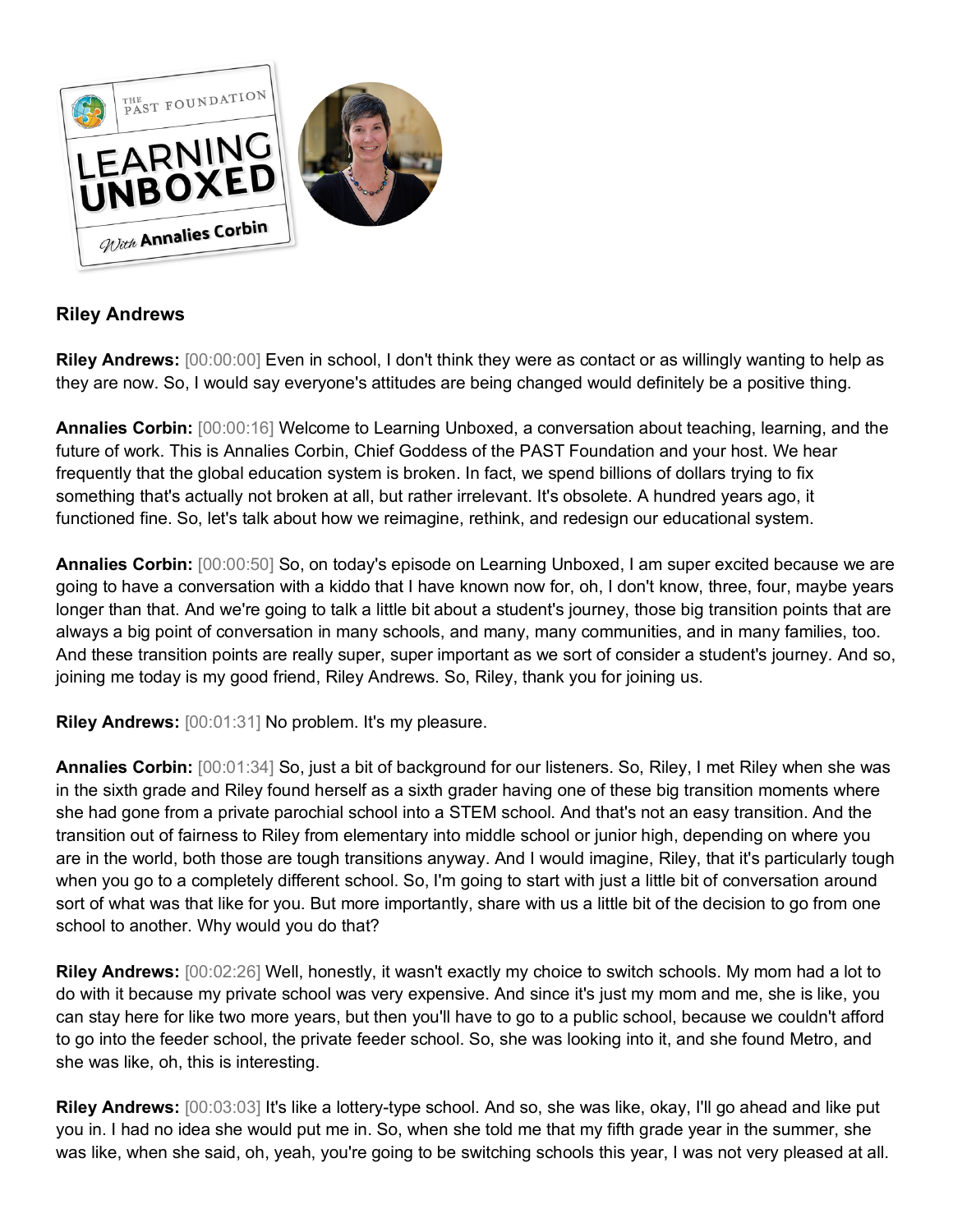In fact, I was very angry, because I was like, I didn't even know what STEM was. So, I was like, what do they do? Do they just like play on computers all day and like do stuff like that? And she's like, no, it's like, it's all about like sciences, and maths, and all that kind of stuff.

**Riley Andrews:** [00:03:45] And I was like, oh, pity, because math has never really been my strong suit. So, I was very hesitant. And then, actually going in, we actually did the tour in the summer like two days before the school year started. And I was like, oh, this place is interesting, because it was a lot smaller and it looked like an office building. And I was like, I remember, I fell in love with the chairs, because we have like all these chairs. I was like, oh, this is kind of cool. So, I eventually got used to it, but sixth grade year was definitely very, very tough.

**Annalies Corbin:** [00:04:28] And I met you, Riley, when you came, so the school the Riley's talking about is actually a partner school, and a school and residence partner with the PAST Foundation. We talked about Metro school and this program many, many times. But part of it is because we have this fabulous access and this partnership with the school, so we get access to lots of students, lots of teachers. And we utilize a lot of opportunity, if you will, to experiment, we're not supposed to experiment on children, right, Riley?

## **Riley Andrews:** [00:05:01] Yeah.

**Annalies Corbin:** [00:05:01] But we do experiment with children. And what I mean with the with part is in collaboration very deliberately, by design, work with students to co-design and develop programming together. And so, I met Riley, because Riley as a sixth grader, went from her metro school, and then we had an afterschool STEM program called the Innovators Club, which we still run in non-COVID times. And it's a wonderful program. And the purpose of the program for our listeners is that we want to be able to have a small group of dedicated kiddos like Riley and her colleagues, and we want to be able to bring in program ideas.

**Annalies Corbin:** [00:05:47] So, in other words, if I was going to do a really cool either after school, or summer program, or an extension, or maybe even something that will end up inside of a classroom someplace, whether it's a STEM school or otherwise, but we want to design, develop, and field-test these programs with real kids, with real teachers, and a real learning environment, but more importantly, we want to make sure that the kids involved actually help us design appropriately. And so, that was the environment in which I met Riley.

**Annalies Corbin:** [00:06:17] And so, Riley, could you talk with us just a little bit? You don't have to give a whole bunch of examples, but I know you participated in the years that you were in the Innovators Club in a number of different, of these pilot experiences. And you got to learn a variety of different things that hopefully we're enhancing in the work that you were doing over in school, but oftentimes, you got to try out and do some things that you aren't doing in school at all. So, tell us a little bit about why that experience was useful or valuable to you as you sort of make your way through middle school, because middle school is not easy for anybody?

**Riley Andrews:** [00:06:54] Well, I really, really liked Innovators Club. I like all the people and I love the teacher, Ms. Ashley. She was amazing. She still is amazing. And so, we did a lot of stuff. Like I remember specifically this one time, we did like it's a Goldberg type.

**Annalies Corbin:** [00:07:16] Rube Goldberg, yeah.

**Riley Andrews:** [00:07:16] Yeah, we did those. And I loved those, because we had to design them, and we like drew valid stuff, and we had to get all the supplies, and then we would test them, and you could see everyone's. And I think that really helped with design challenge at school at Metro, because we have a lot of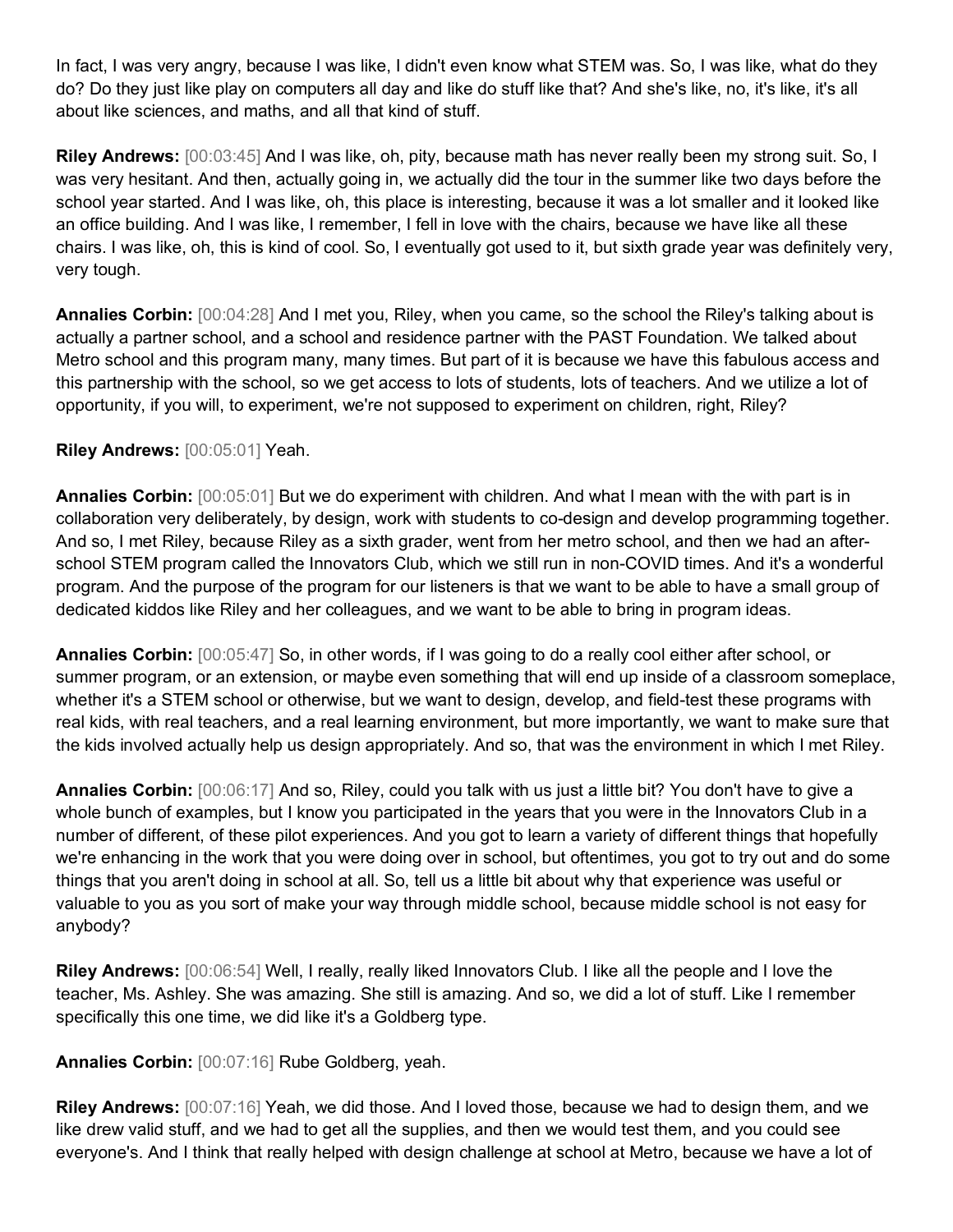time to have to build models there. And you have to go through the design process, and like brainstorming, and all that type of stuff. So, I was already kind of accustomed to it like by being in Inventors Club before we even did a design challenge at the end of the year. So, I was like, oh, I'm already a pro on this, I don't need the teacher's help as much as everyone else does. So, I thought that was really helpful. And yeah.

**Annalies Corbin:**  $[00:08:04]$  So, you are a fearless flyer because of the experience?

**Riley Andrews:** [00:08:07] Oh, yeah. It definitely, definitely helped me.

**Annalies Corbin:** [00:08:09] And that's one of the primary intents of the program, is to really make sure that we can build up or scaffold students, and also, to provide some support. And you, very bravely, and I want to thank you for bravely stating that math was one of the things that is not necessarily your strong suit. And it was a little bit scary for you. And I do remember this, because one of the things that we built into the Innovators Club, and that's not really what this piece of the program is about, but I really am hoping that you'll be able to sort of share how some of the scaffolded pieces that we built into the program are really sort of helping you with your dreams and your aspirations, which we're going to come to in just a minute.

**Annalies Corbin:** [00:08:49] But let's talk a little bit about the math piece, because one of the things that we recognize that for students to really get the most out of the notion of being active designers inside of an experience or opportunity for students, for themselves, and for other students is that we make sure that any of the things that you're uncomfortable, or insecure, or unsure about, that we scaffold you to build that foundation to make it very, very solid.

**Annalies Corbin:** [00:09:17] And so, one of the things or one of the experiences that I know I witnessed Riley have repeatedly inside the program was working directly one on one or even in small groups with Ms. Ashley, who she referenced a minute ago, Ashley Price, who runs the Innovators Club program, and to get help, in Riley's case, with math. But whatever subject the students showed up with saying, hey, I need some help, there was a dedicated amount of time every day to ensure that you got the supports that you needed. And it was almost sort of a live wraparound tied to your ability then to co-create programming. So, talk a little bit, because it was more than just tutoring, yes?

**Riley Andrews:** [00:09:59] Oh, yes. I think so. So, pretty much, it kind of started, we called it like homework time or like that kind of thing, but I really feel like it's more than that, because like it helped me with my homework for sure, because-.

**Annalies Corbin:** [00:10:16] We didn't want any kid to go home with homework if we could help it, right? Because we want you to engage in your family, right? Absolutely.

**Riley Andrews:** [00:10:22] So, it helped in my homework for sure, but I think it definitely helps with like activities and like that we were doing that specific day, and like the design process as a whole, and like the math side of the engineering, I guess, you could call it, of like the activities we were doing, it would make it feel like—so, one activities we did was like Minecraft and we had to like build like a whole building or whatever.

**Riley Andrews:** [00:10:51] And sometimes, you wouldn't know how many blocks you need, and you don't want to just sit there and just keep pressing, like add more, and more. So, if you could do the math in your head and type in, like I need 24 blocks for the foundation or whatever, then it made it a lot easier. So, that's just like a tiny thing. But like I definitely think it helped, like you said, build that strong foundation.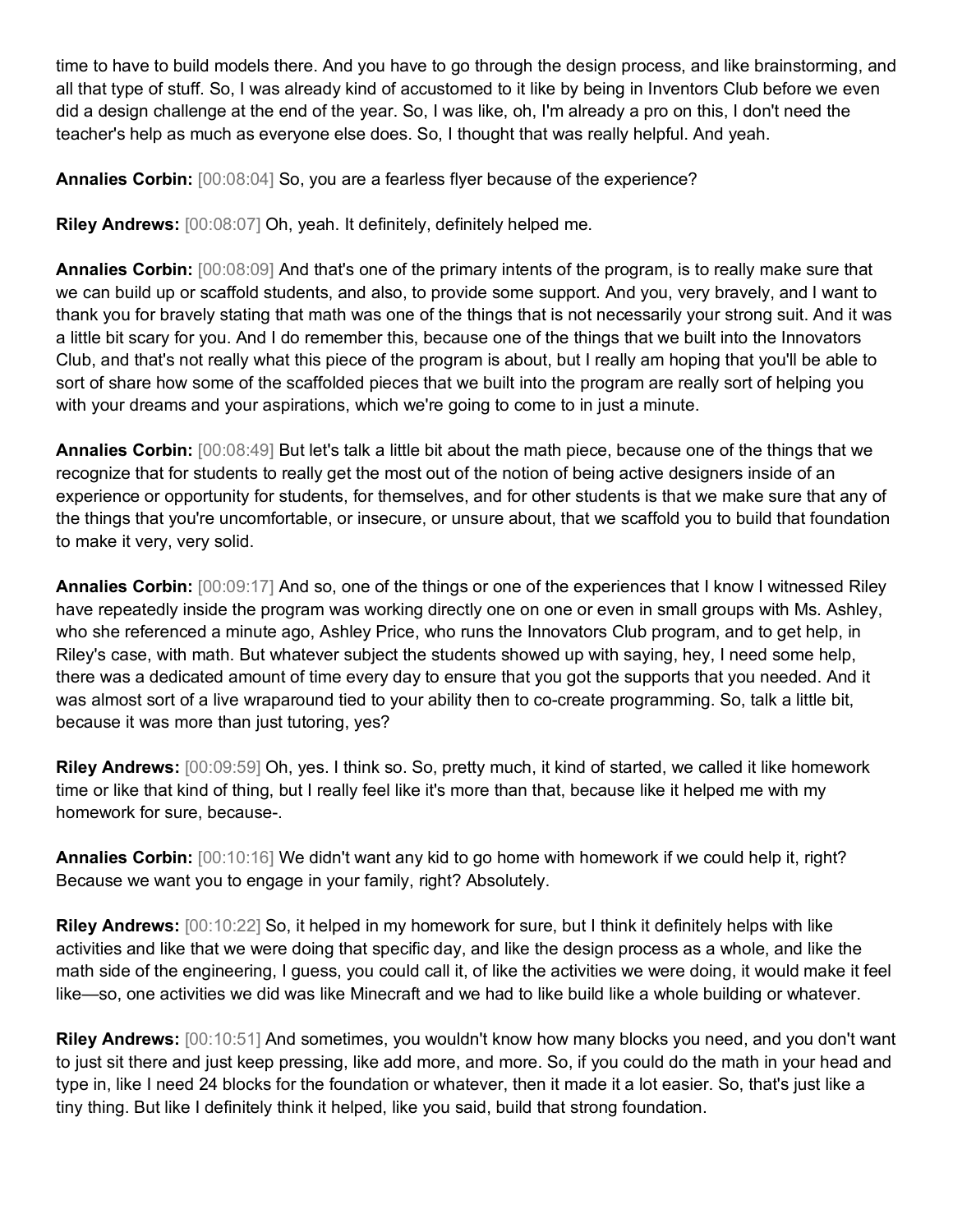**Annalies Corbin:** [00:11:15] Absolutely. That's really important when you're in a school like the one that you're in, because many of the STEM schools—and this program is about more than just STEM schools, but we do talk about them a fair amount. And a fair number of specialty schools, whether they're STEM or art, or others, they're often accelerated programs, and that is definitely the case. I thought Riley's eyes for our listeners who were not watching on the video feed, Riley's eyes got really big.

**Annalies Corbin:** [00:11:42] She's like, oh, my gosh, yes. It's an accelerated program with the idea being that you can complete partially through middle school. But certainly, in your first few years of high school, the goal is to get as many students as possible completely finished with at least the majority, if not all, of your high school graduation requirements, those state requirements, so that as juniors and seniors, you can move into these accelerated career awareness pathways.

**Annalies Corbin:** [00:12:11] And the idea there is that we want students while they're still in high school, before the stakes get too high, especially from a financial standpoint of paying for college and all these other things, you get to try potential careers out, so that when you actually do start taking college credit, that you have a path, and you've got a plan, and you're ready to roll, right? And so, Riley shared with me that she is very interested in health sciences, and health care in particular.

**Annalies Corbin:** [00:12:40] And I love this. She's already chosen her university, which we're not going to say because we're in the wrong state for that. But she would like to go study pediatric surgical nursing. And that's an ambitious pathway, right? But the acceleration, come on, because I want to talk a little bit, because again, we're back to talking about another one of these transitions, because you move from that middle school experience like many, many other kids, but you're in an accelerated program, and now, you're transitioning from middle school into high school into an early college high school with that.

**Annalies Corbin:** [00:13:13] So, let's talk a little bit about that transition point. It's much easier, you didn't change schools this time. This is a small school environment. However, the transition is still a fairly substantial one. So, talk to us a little bit about that experience for you. What was tough about that? Let's start with the hard part, and then we'll get to the fun stuff.

**Riley Andrews:** [00:13:34] Well, first, I would like to say, it is much easier coming from the middle school side going to the high school side, because I do not think that if I came from the school I was previously in straight the high school, I would survive, because it is very difficult, and it chews you up and spits you out. It really filters through like delete, I would like to say. But it is very difficult. My freshman year of going from eighth grade to freshman year wasn't super duper hard, because the structure was the same and my class wasn't super difficult yet.

**Riley Andrews:** [00:14:15] But I did notice a very big transition from freshman year to this year, because my classes are a lot harder, it's a lot more homework, a lot more spending time, which is kind of hard to balance, but I'm doing it. So, I would say, and then you have like—you're trying, like you said, since it's very like fastpaced, you have to keep it moving. Like you don't want to sit on anything too long, so you've got to get your stuff done.

**Riley Andrews:** [00:14:45] So, I would say like trying to get my stuff done and have good grades, because you do have to maintain that if you want to move on, because that's just step in school since it's mastery. I would say that's difficult, like saying, keeping up with the mastery while still trying to go fast, because you want to learn all the stuff, but you're also like super excited, you're like, oh, when can I get in these pathways and do what I actually really want to do? That was my thing. I really want to do Bodies, so I was like, oh, I need to hurry up and just get all my credits done.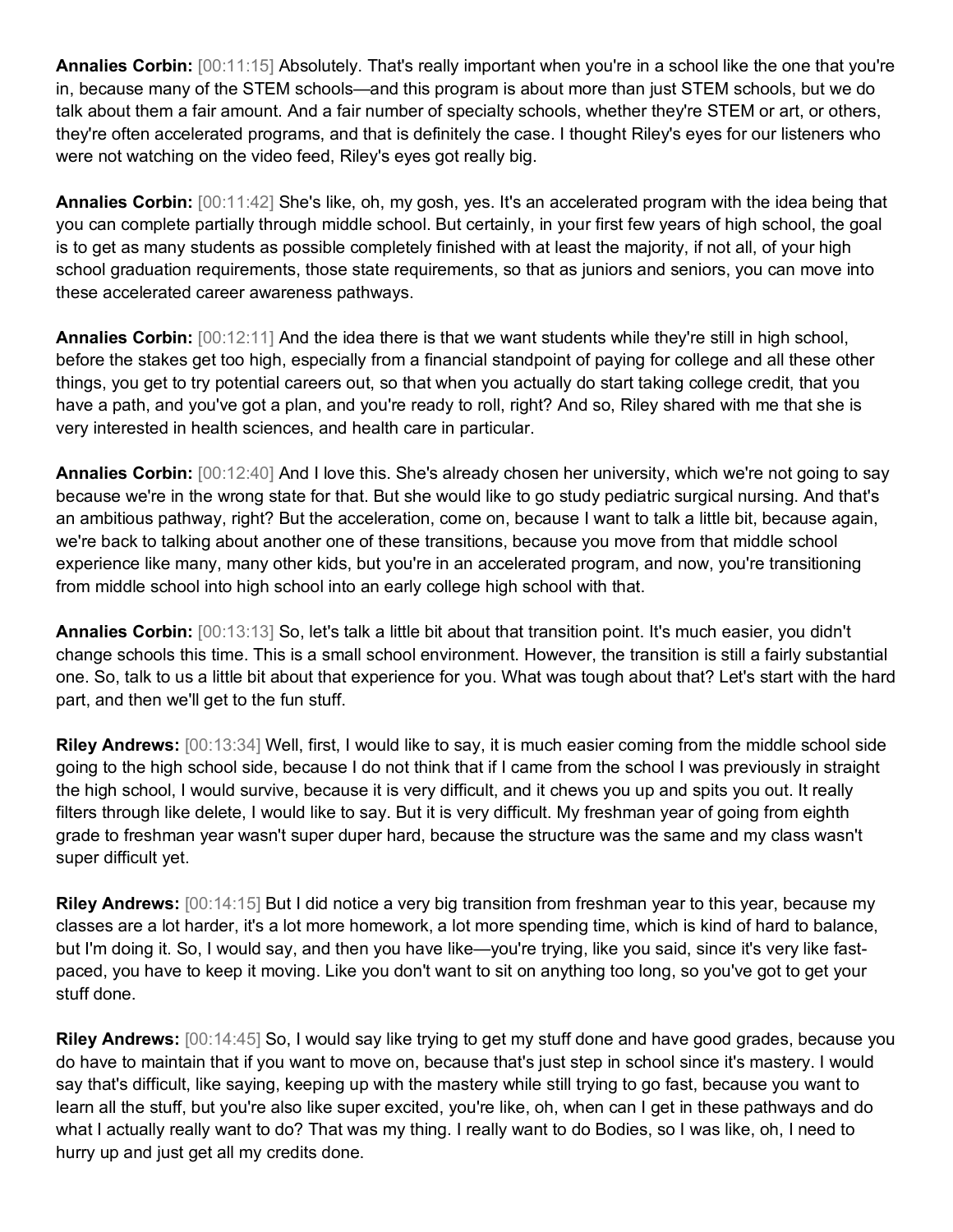**Annalies Corbin:** [00:15:22] I hear that from kiddos a lot, right? They're very, very excited to move from the freshman and sophomore year, sort of let's get all these credits taken care of and move into the pathway that I'm interested in. And a couple of things, Riley, that you just mentioned. So, the first one is I'm thrilled to hear you say that the transition from eighth grade to ninth grade at your school was not as stressful as you thought it would be.

**Annalies Corbin:** [00:15:50] But I would also like to point out, Riley, that I think that part of the reason for that, and correct me if I'm wrong, please do, but I think part of that is you had a really solid foundation, because the reality is, even as a freshman, you went into a fully accelerated program. And again, I'm thrilled that it felt that way to you, from the outside looking in, what I can tell you is the world watching what you're doing, and thinking, oh, my goodness, that's a lot of stress on this child or any child participating in that program, and yet I think one of the reasons you said, well, it wasn't so bad, is because you were prepared for that.

**Riley Andrews:** [00:16:27] Yeah. I would definitely say, for me, I was kind of one of the few, because I knew some of my friends, they were like super, super stressed. And I was like, guys, chill, we've done this, we've been through this. But they were like still, but I'm just kind of a chill person. I don't like to stress too much, but I definitely saw some kids, like you said, it was a very hard transition for them, but yeah.

**Annalies Corbin:** [00:16:52] Yeah. And it can be. That's absolutely a fair statement. So, let's talk a little bit about the pathway opportunity, because I do hear that frequently from students. They are so excited to be able to get into that pathway moment. And Riley mentioned something called Bodies, which is the Metro Early college High School pathway that's housed at the PAST Innovation Lab that's all about health care, and health care sciences and careers. And it's a whole array. And it's one of five programs, pathway programs, that currently exist at the schools for the opportunity to be able to move into that.

**Annalies Corbin:** [00:17:32] So, just to give our listeners a bit of context, when you're talking about Bodies, we're talking about a program, not a horrific experience in terms of those types of things. So, Riley, you haven't started that program yet, and partially along the way, in the late spring of your freshman year, and certainly, all now through your sophomore year in this expanded accelerated program, a global pandemic hit the world. So, I know. Yeah.

**Riley Andrews:** [00:18:04] Yes, it did.

**Annalies Corbin:** [00:18:04] So, let's talk a little bit about the experience with managing all of that inside of what largely is a virtual-only environment. So, share with us a little bit about that, because last year, before the pandemic hit, and in the state of Ohio, most of our schools shut down mid-March and most of them did not reopen for the rest of the year. Summer was not the summer we had. And then, again, you started right back where you left off in virtual and you're still going into that space.

**Annalies Corbin:** [00:18:40] So, let's start with, how do you think the—there's nothing that we can do about this. We have zero control over a global pandemic. And I don't want to get into the nuts and bolts about the application of a particular school. I don't necessarily think that's fair, but I'm really, really more curious, Riley, about your experience, just sort of as a student inside of the pandemic. There's a lot of chatter all over the media about kids being left behind, kids really struggling, and yet you hear stories of kids still succeeding and you hear a variety of different sorts of things. And so, I want to know, Riley, what's this been like for you?

**Riley Andrews:** [00:19:18] Well, some parts have been difficult, but I would definitely say, it hasn't been as tough as probably some of the other kids who have had different other schools or something, because Metro,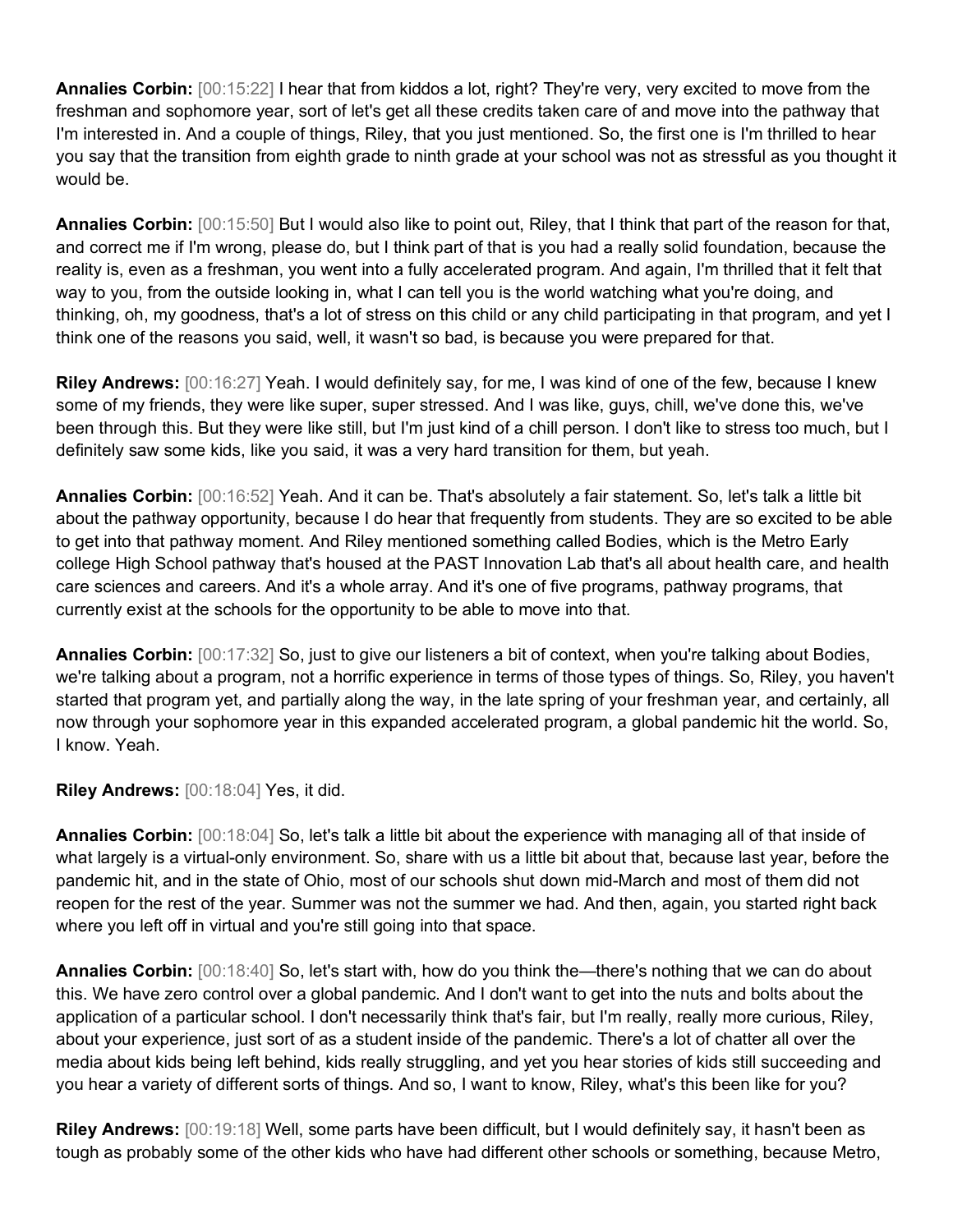we have never had snow days. We've always had virtual days, which is like, well, exactly what we're doing now.

**Annalies Corbin:** [00:19:41] So, you've got to practice long before the pandemic.

**Riley Andrews:** [00:19:43] Yes, long before. So, like all through sixth grade, they would have these like snow days, which I did not particularly like. We didn't actually get the day off. We still do homework, but they were like shorter classes, kind of like now. So, that definitely helped, because I didn't feel as unprepared as I probably would have felt if I was like in a public school, where this is all new to everyone.

**Riley Andrews:** [00:20:12] But I would definitely say, like I said before, math has never been my strong suit, so I did find some challenges like learning particular topics such as math over the computer, because you don't have that hands on, and like the teacher can't really like—if you don't have a camera, if your program doesn't have a camera, they can't really see what your facial expressions are. And like they can't tell kind of what you're thinking, and like we do warm ups and stuff, so the teacher can't walk around and see your progress, and be like, oh, you need to fix this or something like that.

**Riley Andrews:** [00:20:54] So, it's definitely lacking in the social aspects, like how the one on one and that type of thing, but it hasn't been all bad because I guess you have more time for homework. So, like they give us more time for sure, but I would definitely say it is a struggle like if you're not super determined or like don't really know what you're doing yet and that kind of stuff to like get motivation. That's really the hard part. You got to get motivation to actually want to do your work and do that kind of thing.

**Riley Andrews:** [00:21:33] So, that's something hard. I'm not going to say that I'm always motivated, because when it comes to math and other certain things, I'm definitely not. So, I would definitely say, that's probably one of the hardest parts. But I feel like, like you said, you keep mentioning the foundation, I feel like I really had a strong foundation, so I didn't feel as unprepared or unwilling to do this. But I was kind of looking forward to like last year, last summer when it first started, I was kind of hoping we would go back to school, because like you definitely lose, like I feel like I'm losing some of my social skills. I'm like, this is kind of awkward when I talk to people, but I think it's going to get better.

**Annalies Corbin:** [00:22:17] Yeah. Well, we hope, globally, that it's definitely going to get better and that we're going to be moving through. But that was a tough transition since we're talking about all these different sorts of transition opportunities and you're getting ready to gateway. And for our listeners, basically what that means is that Riley has, by the end of the spring, she will have completed the necessary high school graduation requirements in Ohio to be ready, deemed ready both academically, socially, emotionally.

**Annalies Corbin:** [00:22:51] There's many components that go into the determination around readiness. It's not just completing some credits to say, Riley's ready to move into this career pathway experience. And in her case, the Bodies program, which is about health care, and as part of that, to start taking her first collegiate credit. So, let's talk a little bit about that, because while you've demonstrated mastery and that you're ready to make this transition on paper, your transition, I would argue, is a little bit different than lots of kids, because for the most part, of a two-year period of time where you would be prepping and getting ready for that, you weren't sitting back, to what we were just talking about, in a regular class.

**Annalies Corbin:** [00:23:38] And Metro is a public school, so I just want to clarify that for our listeners. Metro is a public school, but it is a public specialty school, a STEM school. But that part's neither here nor there in the sense that your prep time has been during a global pandemic in a virtual world with all these handicaps in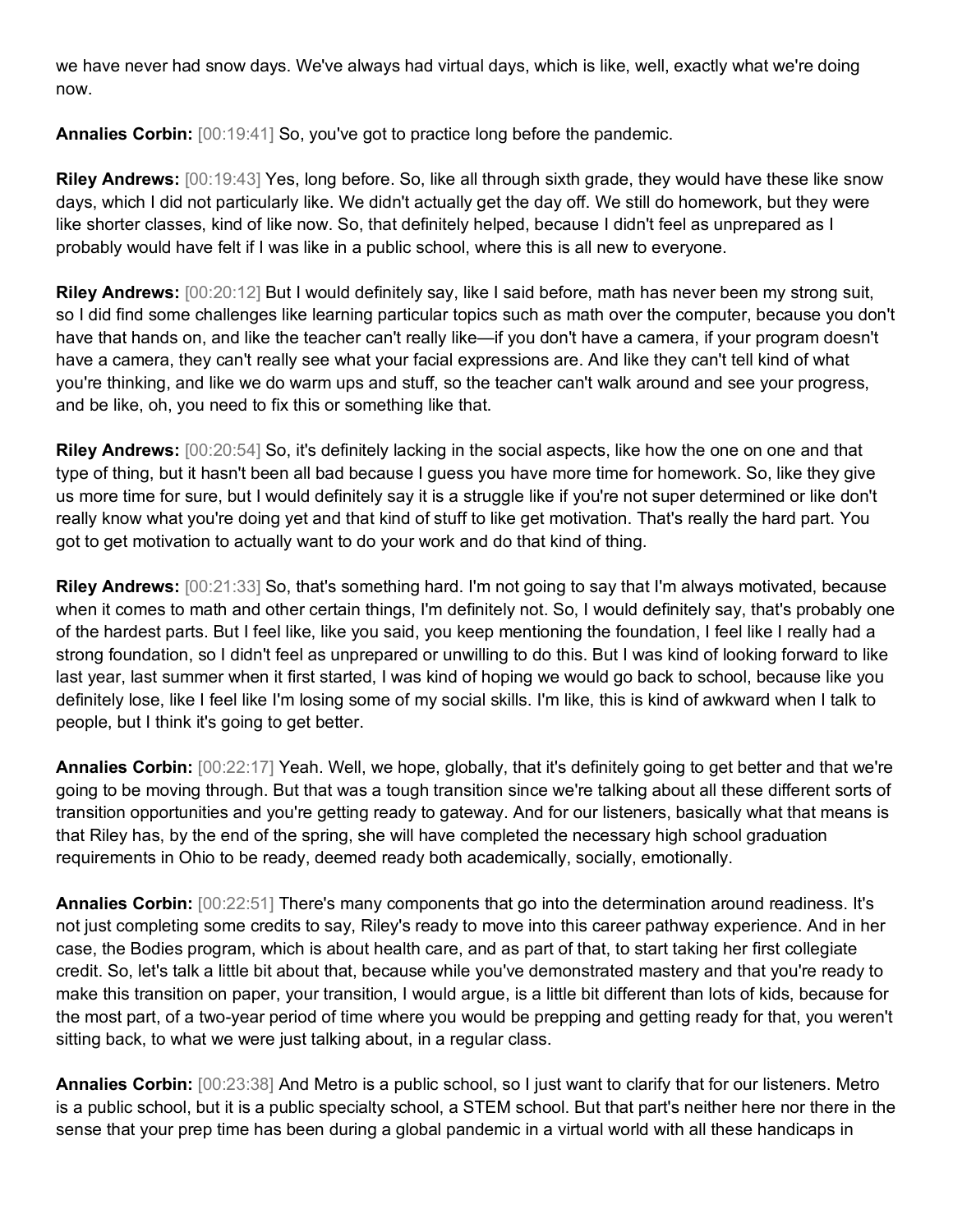many ways. And I've heard from numerous students that the self-motivation piece, it's tough, right? My parents are working. No one's here.

**Annalies Corbin:** [00:24:09] I don't have that teacher standing there with me all the time. I don't even have my friends easy access encouraging me to be better or to stick with it. And so, how are you feeling about this upcoming transition, opening a course that next year, we are fully in, we are, in fact, getting ready to move into some hybrid learning for the spring. So, the hope is that for many students, they at least get back on campus to some extent, remains to be seen what it will fully look like, but how are you feeling about this upcoming transition into the post-secondary piece of your high school experience, Riley?

**Riley Andrews:** [00:24:49] This one, I'm actually very nervous, but I'm excited. But I'm also very nervous, because like you said, it's not high school or middle school where the stakes aren't—I mean, they're not super high, but they're still pretty high, like you still want to do good and stuff like that. So, I'm definitely really nervous about that. Also, considering we're all online, I'm all online, we're all online right now, so that definitely makes it difficult to like prepare and like know all the things I need to do and make sure I have all my stuff. Like not even like credit-wise, just make sure I have all my ducks in a row.

**Riley Andrews:** [00:25:29] And I'm definitely hoping that by the time fall semester comes that we'll be in person, because I don't know if I'll be as successful as I hope for all online, because I'm very hands on. That's one of the things I loved about like Innovators Club, and that type of stuff, and like the design process, and that kind of thing. I'm very hands on and I'm very one on one, I'm that type oriented, because I like to make sure I know what I'm doing. And I don't want to just flail pretty much. So, I'm definitely hoping that we're going to meet in person during fall, or spring, or whatever. So, that's definitely going to be tough if it's not, for sure, because it's not like high school or anything.

**Annalies Corbin:** [00:26:18] Yeah, it has been tough, and it has definitely been tough. And it's tough to be in one of the learning lab or the pathway programs, all virtual, all remote. For my listeners, my son is also in the same school with Riley. He is a year ahead of Riley, so he's a junior, fully in his pathway program, and it's not easy, right? Because these programs are intended to have an awful lot of full-on experiential opportunities out and about in the world, experiencing the field of the career that you're tapping into, and they're also intended to be very, very hands on and very, very collaborative.

**Annalies Corbin:** [00:27:01] And so, although that's all been achieved in the virtual environment, it's definitely not the way you would choose to do it for most folks. So, Riley, as we sort of wrap up the program here, as the powers that be out in the world, whether they be parents, or teachers, or community leaders, policy makers, thinking about some of the long-term impacts, both positive and negative. Because we talk a lot about the whole virtual learning in the pandemic, and the negative impacts, and there are many, many of them, but it hasn't entirely been all negative, because there have, in fact, been some really positive innovations that are coming from everybody's school.

**Annalies Corbin:** [00:27:48] Teachers and administrators are working really, really hard to figure out how to do learning differently in that environment. And we recognize that there are many students all across the US and around the world that just virtual hasn't worked at all because of access. And that's a whole another conversation that we're going to have on the program. But, Riley, if you were to sort of step back, and say, what's one big giant takeaway that was positive for you as part of this sort of pandemic transition that you never planned to be part of, what might one of those positive attributes be? Because we want to end the conversation talking about those positive outcomes. What do you think?